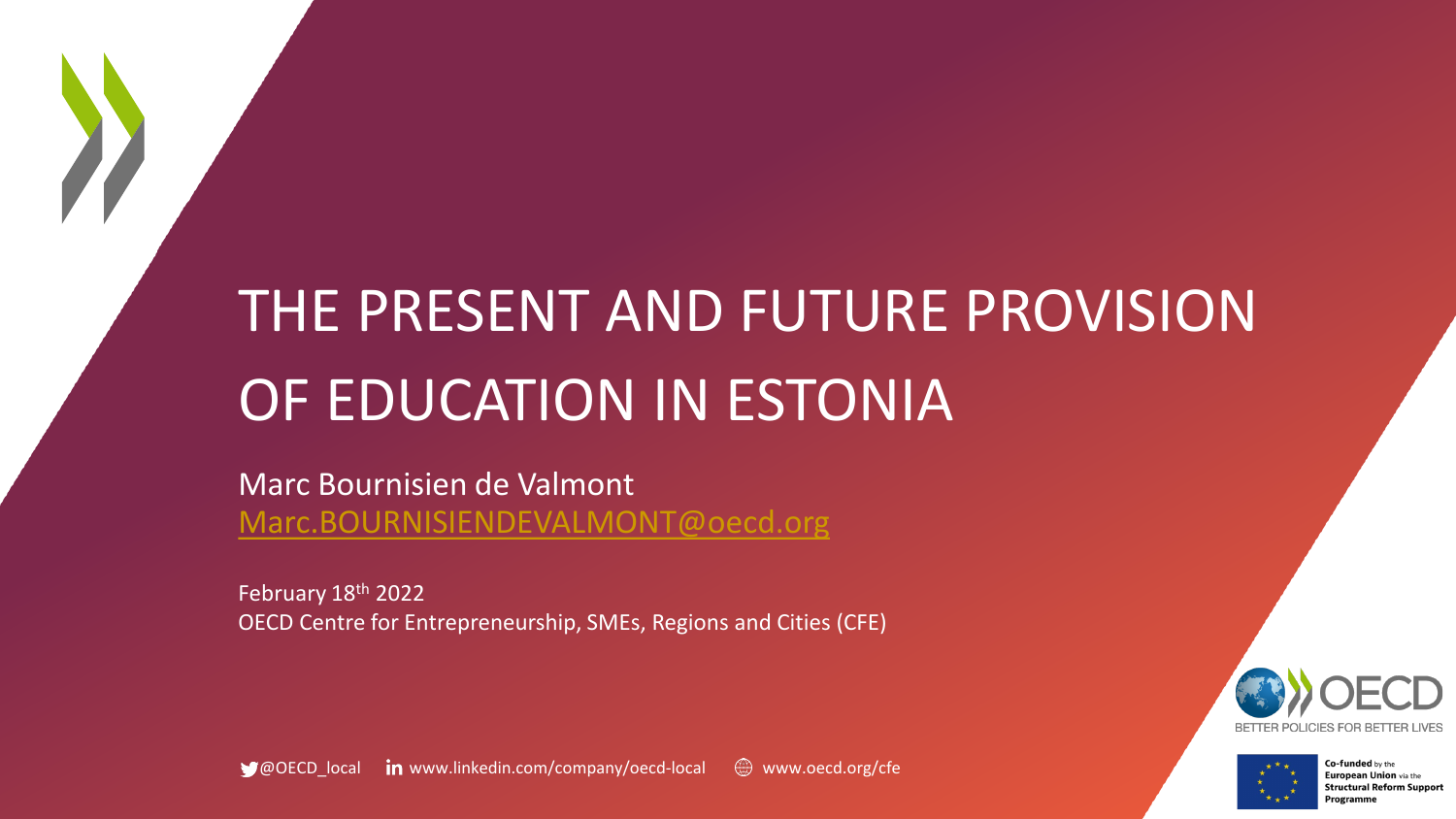

- 1. How has Estonia performed in terms of school consolidation in the past decade?
- 2. How can Estonia adapt its school network to be efficient while maintaining good access to high quality education everywhere?
- 3. How can Estonia best adapt its education provision to future demographic changes?
- 4. How can digitalisation improve the delivery of education services?
- 5. How can all actors involved in education decision making align under the same objectives?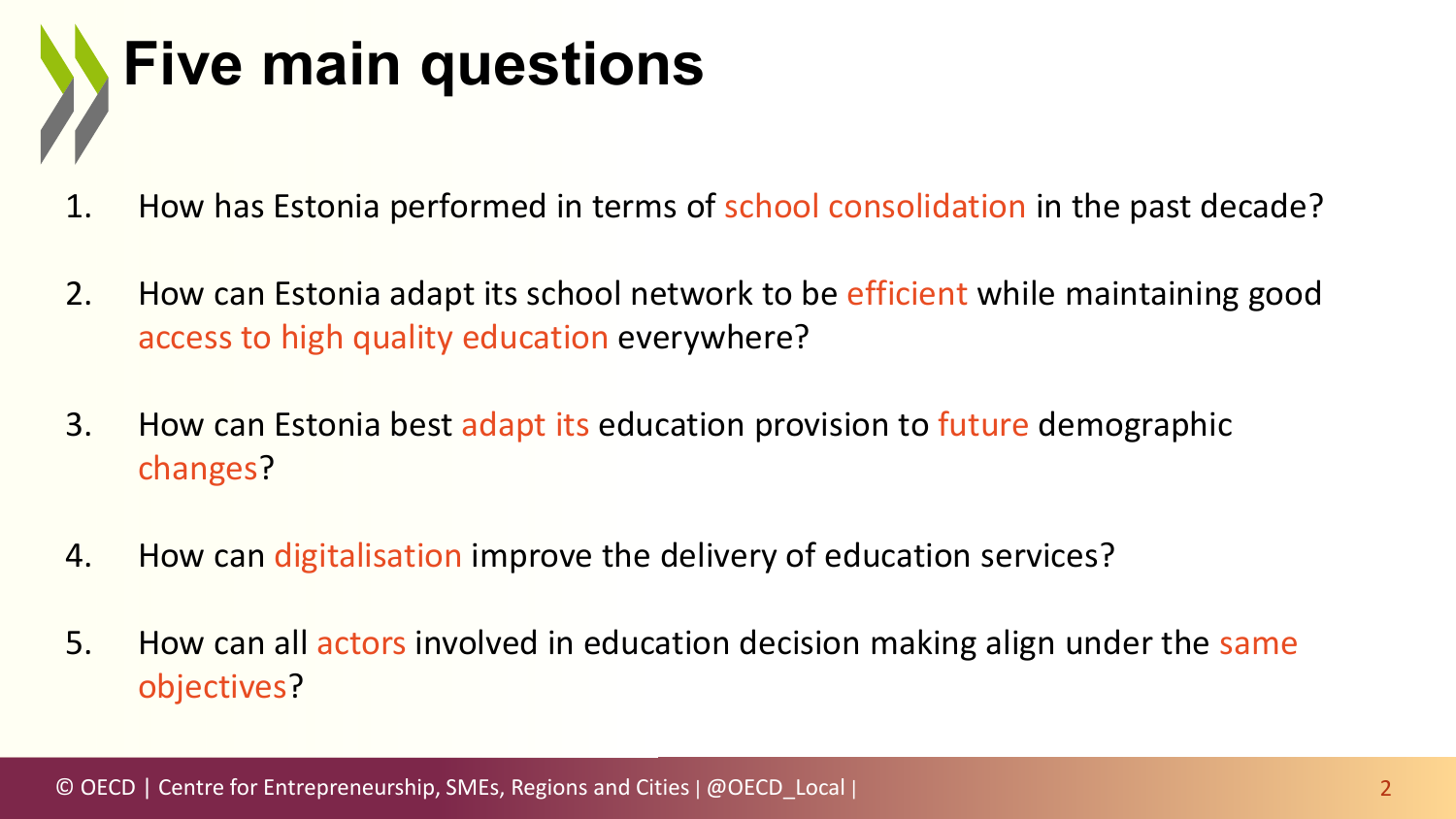**How has Estonia performed in terms of school consolidation in the past decade?**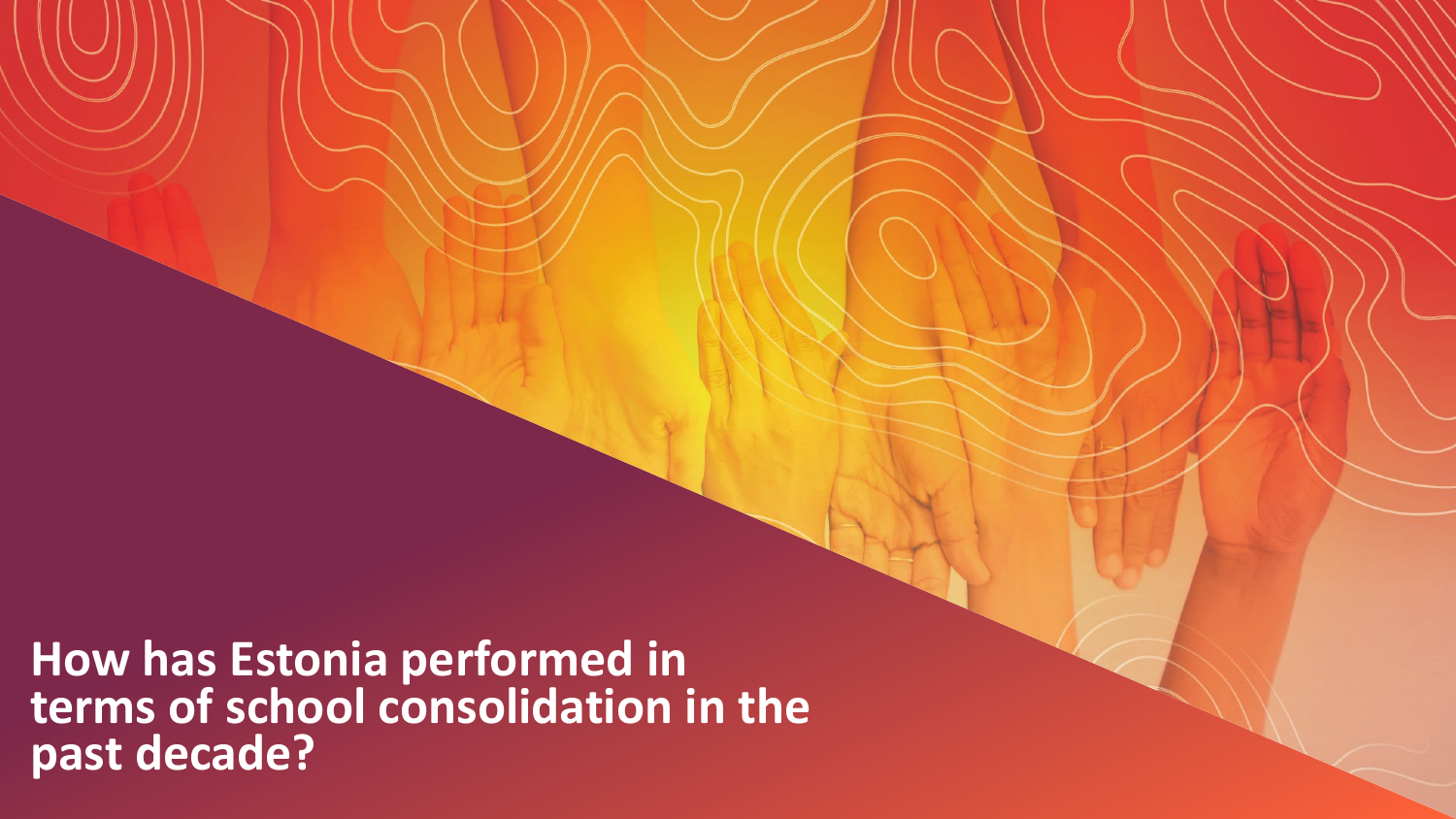### **More visible concentration of upper secondary education**

*Distribution (2020) of and change (2011-2020) in school, students and teachers by educational level and degree of urbanization*

| Degree of<br>urbanisation | Share of<br>schools.<br>students and<br>teachers, 2020 | Change in<br>schools                | Change in<br>students | Change in<br>teachers | Change in<br>student-to-<br>pupil ratio |  |  |  |
|---------------------------|--------------------------------------------------------|-------------------------------------|-----------------------|-----------------------|-----------------------------------------|--|--|--|
|                           |                                                        | <b>Basic education (ISCED 1+2)</b>  |                       |                       |                                         |  |  |  |
| Sparse rural areas        | 73%, 34%, 40%                                          | 15                                  | 18930                 | 1620                  | 1.1                                     |  |  |  |
| Villages                  | 3%, 7%, 6%                                             | -3                                  | $-3768$               | $-301$                | $-0.2$                                  |  |  |  |
| Towns and<br>suburbs      | 12%, 27%, 25%                                          | 8                                   | 1462                  | 167                   | $-0.2$                                  |  |  |  |
| Cities                    | 11%, 32%, 29%                                          | 13                                  | 3350                  | 543                   | $-1.3$                                  |  |  |  |
| Total                     |                                                        | 33                                  | 19974                 | 2029                  | $-0.3$                                  |  |  |  |
|                           |                                                        | Upper secondary education (ISCED 3) |                       |                       |                                         |  |  |  |
| Sparse rural areas        | 32%, 21%, 23%                                          | $-3$                                | 1808                  | 59                    | 3.0                                     |  |  |  |
| Villages                  | 11%, 6%, 7%                                            | $-19$                               | $-1559$               | $-170$                | 0.9                                     |  |  |  |
| Towns and<br>suburbs      | 23%, 31%, 31%                                          | $-23$                               | $-583$                | $-177$                | 2.3                                     |  |  |  |
| Cities                    | 34%, 42%, 38%                                          | $-20$                               | $-1252$               | $-211$                | 1.6                                     |  |  |  |
| Total                     |                                                        | $-65$                               | $-1586$               | $-499$                | 2.0                                     |  |  |  |

#### © OECD | Centre for Entrepreneurship, SMEs, Regions and Cities | @OECD\_Local |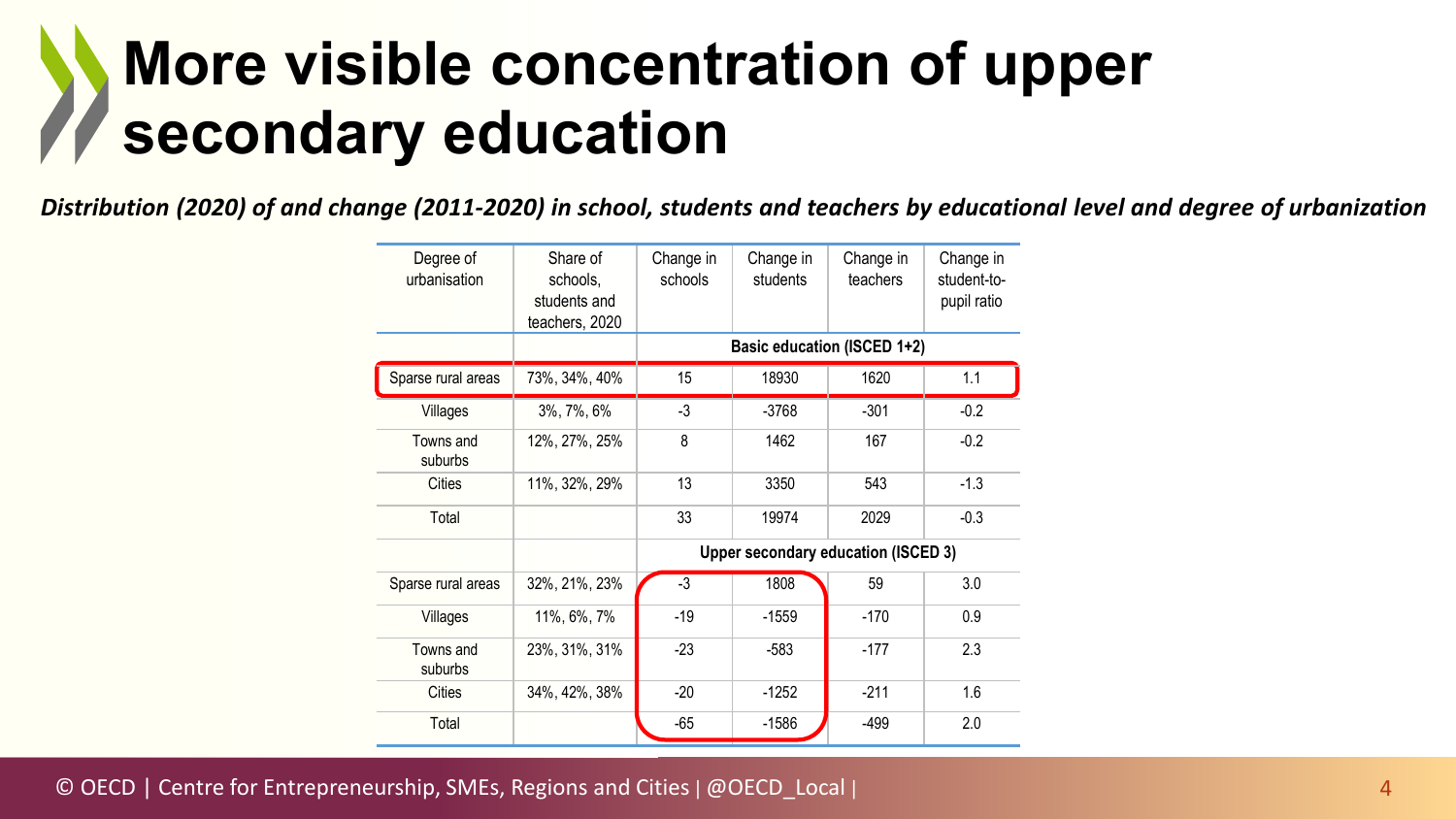#### **No evident territorial disparities in education quality…**

*Pupil-to-teacher ratios versus PISA 2018 scores by county*

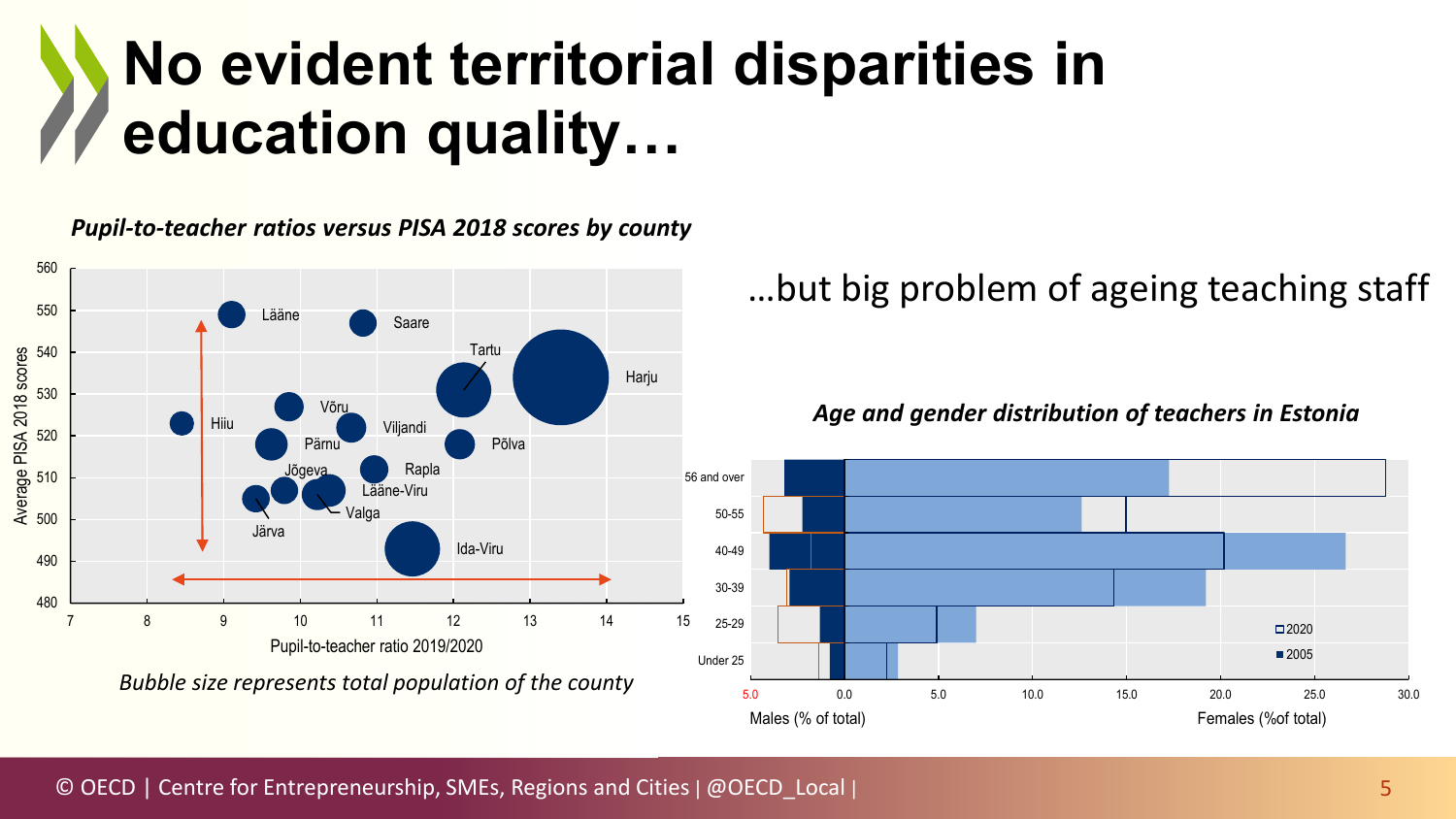### **Current policies reflect on geographical distribution of expenditure**

*Levels and change in expenditure in education per capita by municipality, 2014-2019*

menditure in education Change in expenditur per capita (EUR) *neducation* By municipality per capita (% 516.55  $-478.9$ Change  $\lambda$ .<br>Steat 2014- 2019

*Municipal expenditure statistics by degree of urbanisation, 2014-2019*

| Degree of<br>urbanisation<br>(LAU2) | Expenditure<br>on<br>education<br>per capita<br>2019 | St.<br>dev. | Change<br>2014-<br>2019 | Wages<br>teachers<br>2019 | St.<br>dev. | Change<br>$2014 -$<br>2019 |
|-------------------------------------|------------------------------------------------------|-------------|-------------------------|---------------------------|-------------|----------------------------|
| <b>Cities</b>                       | 384                                                  | 95          | 9.1%                    | 1647                      | 51          | 8.3%                       |
| Towns and<br>suburbs                | 465                                                  | 78          | 8.2%                    | 1508                      | 118         | 8.2%                       |
| Rural areas                         | 537                                                  | 125         | 8.6%                    | 1513                      | 132         | 8.7%                       |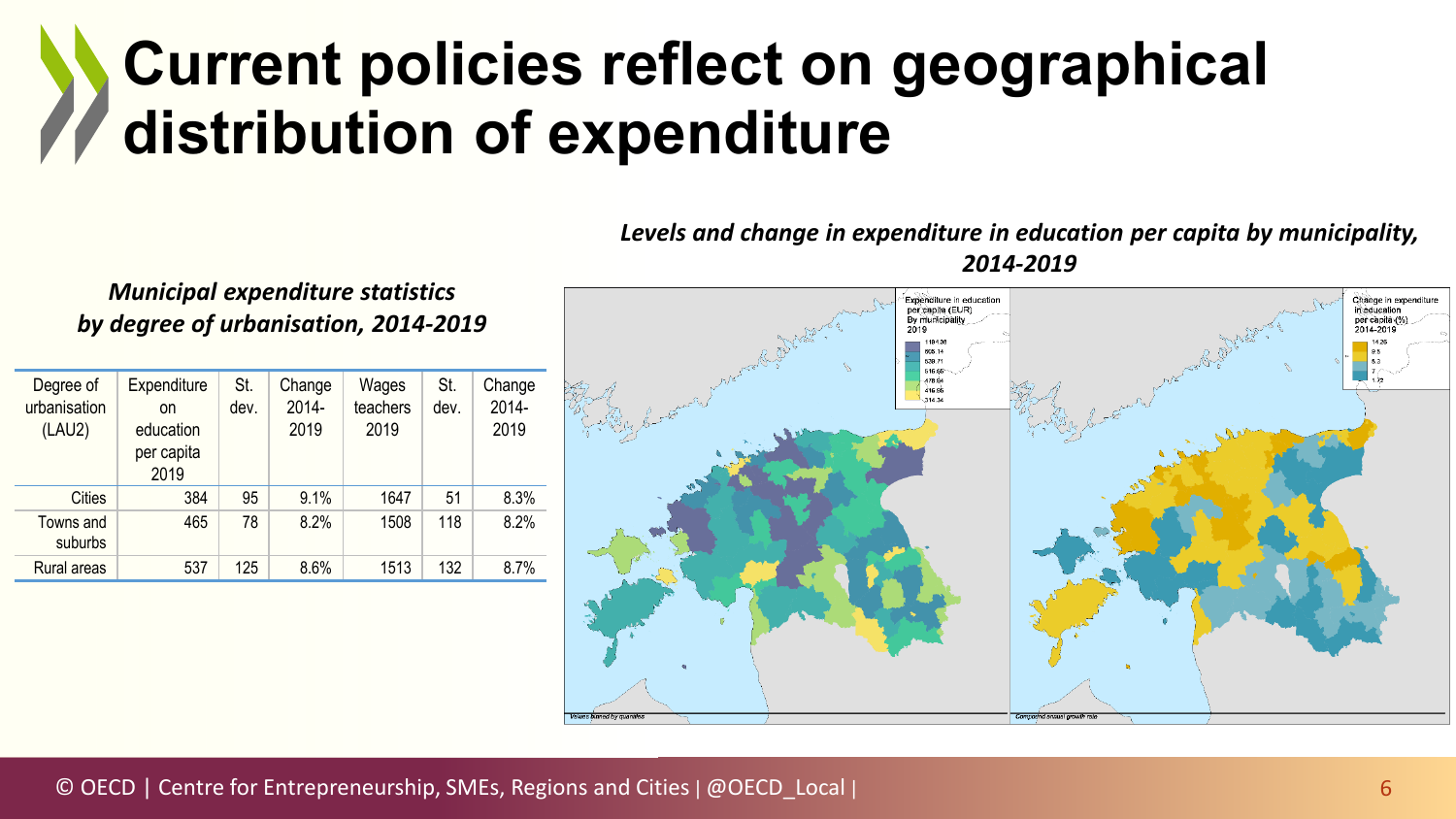

- The education system in Estonia has achieved high quality and equity in provision combined with efforts to increase efficiency
- Strong generational inertia on teaching staff has prevented downsizing teaching staff. However many areas, especially rural, face young teacher shortages
- Redistribution mechanisms seem to accomplish their goal but the efficiency gains of a fixed coefficient remain unclear
- Incentives for school consolidation through funding for teaching staff may have led to over-dispersion in compensation across municipalities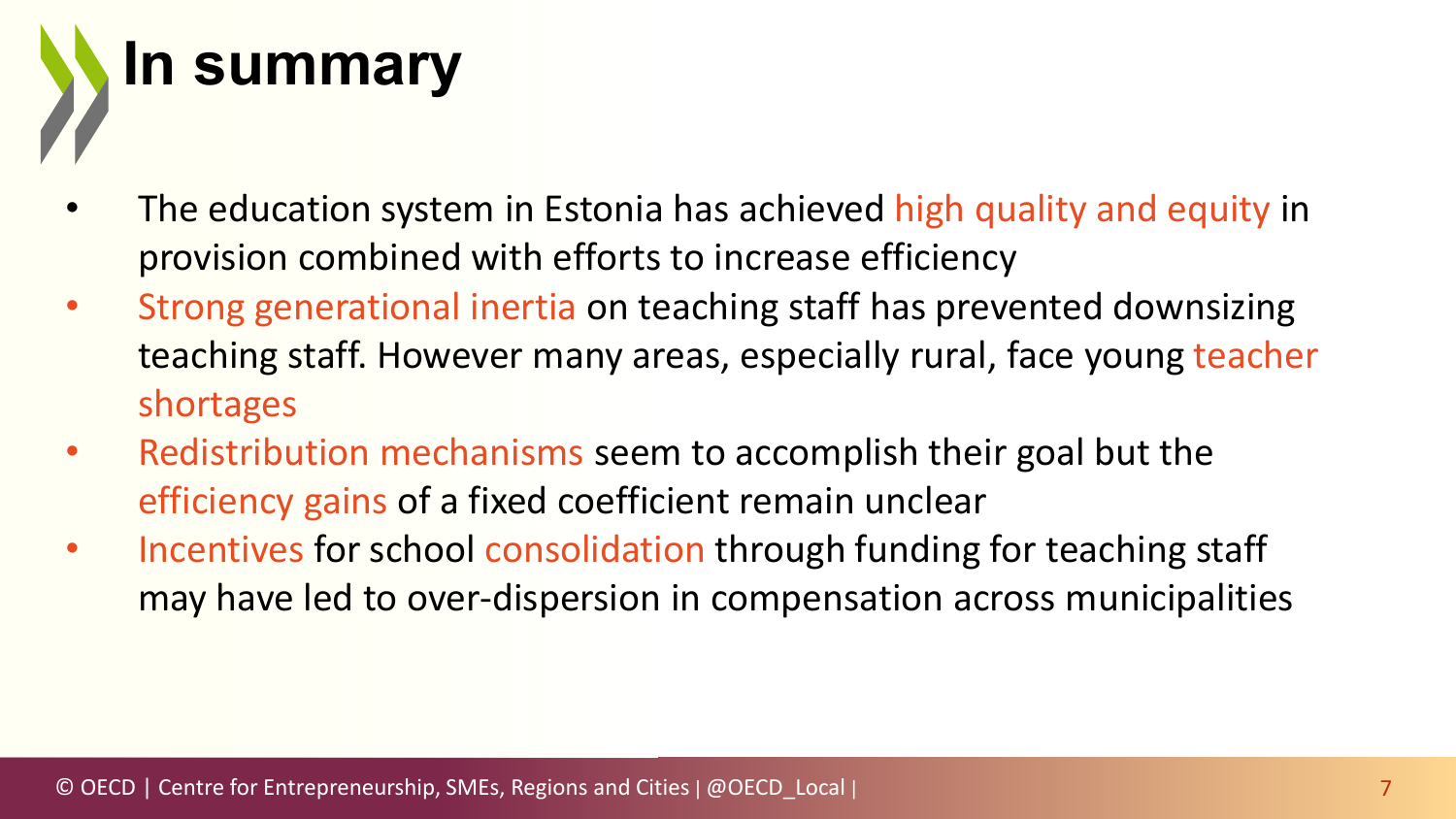© OECD | Centre for Entrepreneurship, SMEs, Regions and Cities | @OECD\_Local | **How can Estonia adapt its school network to be efficient while maintaining good access to high quality education everywhere?**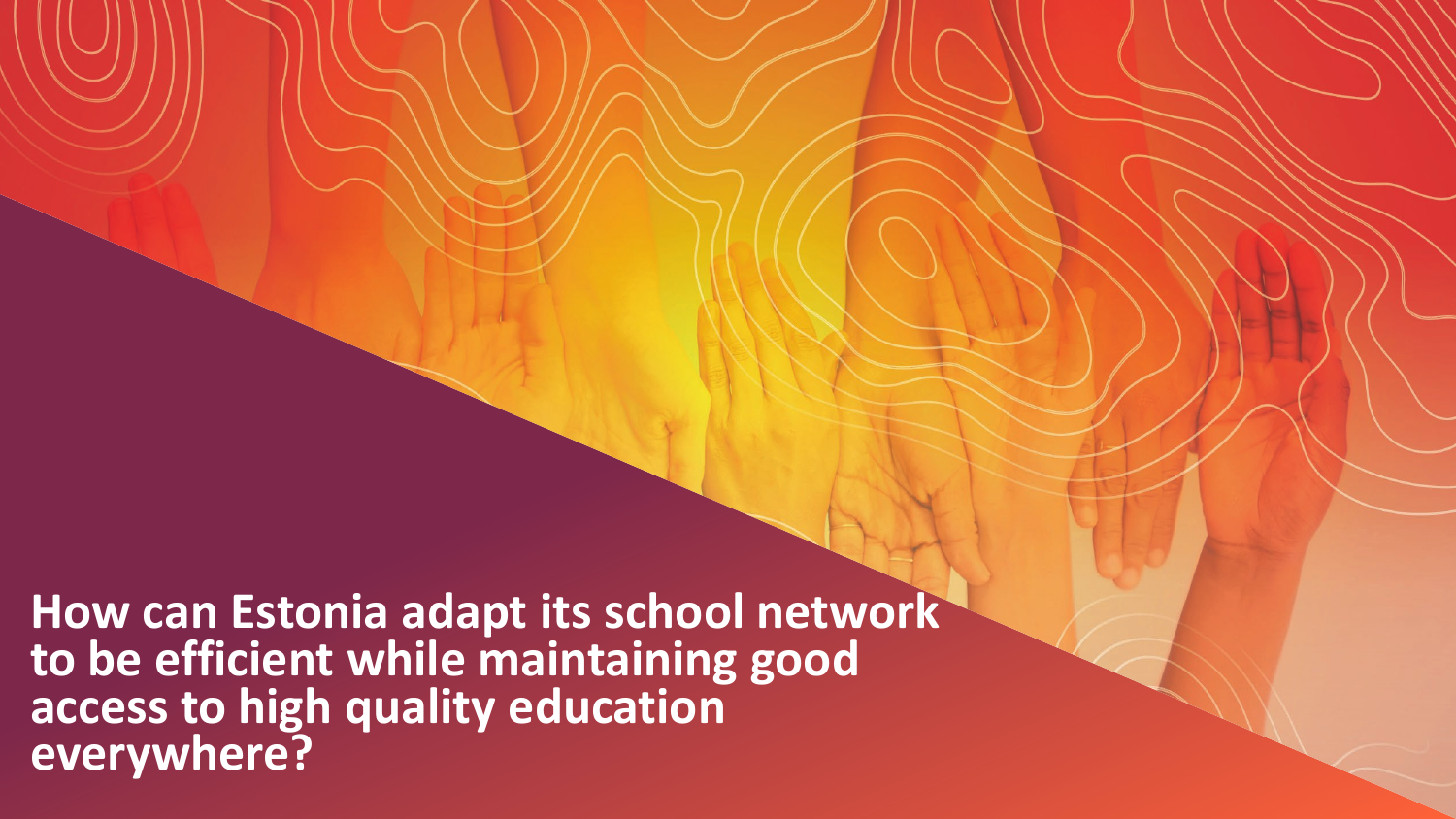### **Are rural schools undersized and/or overstaffed?**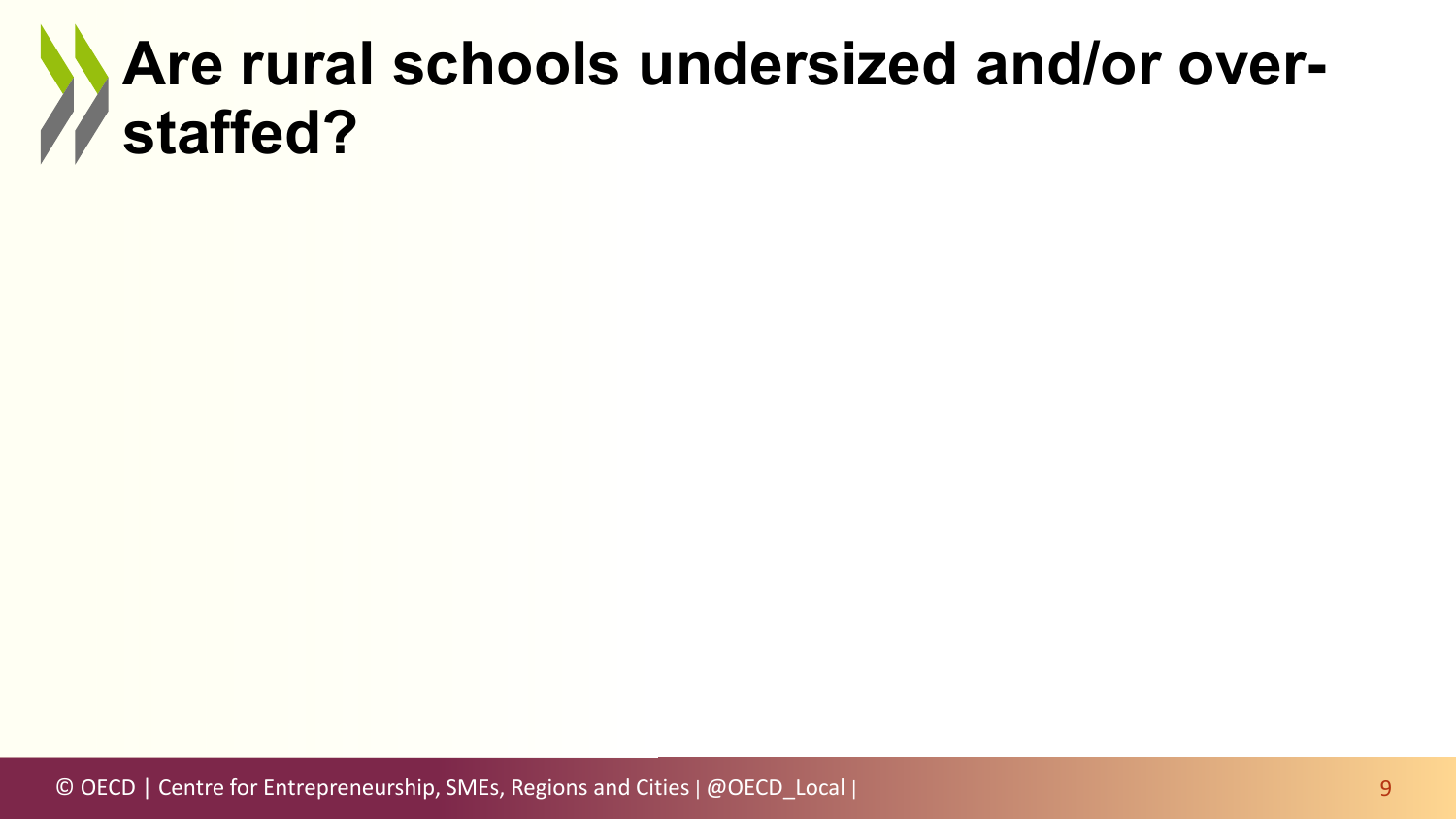### **Have new schools been built in places with increasing number of students?**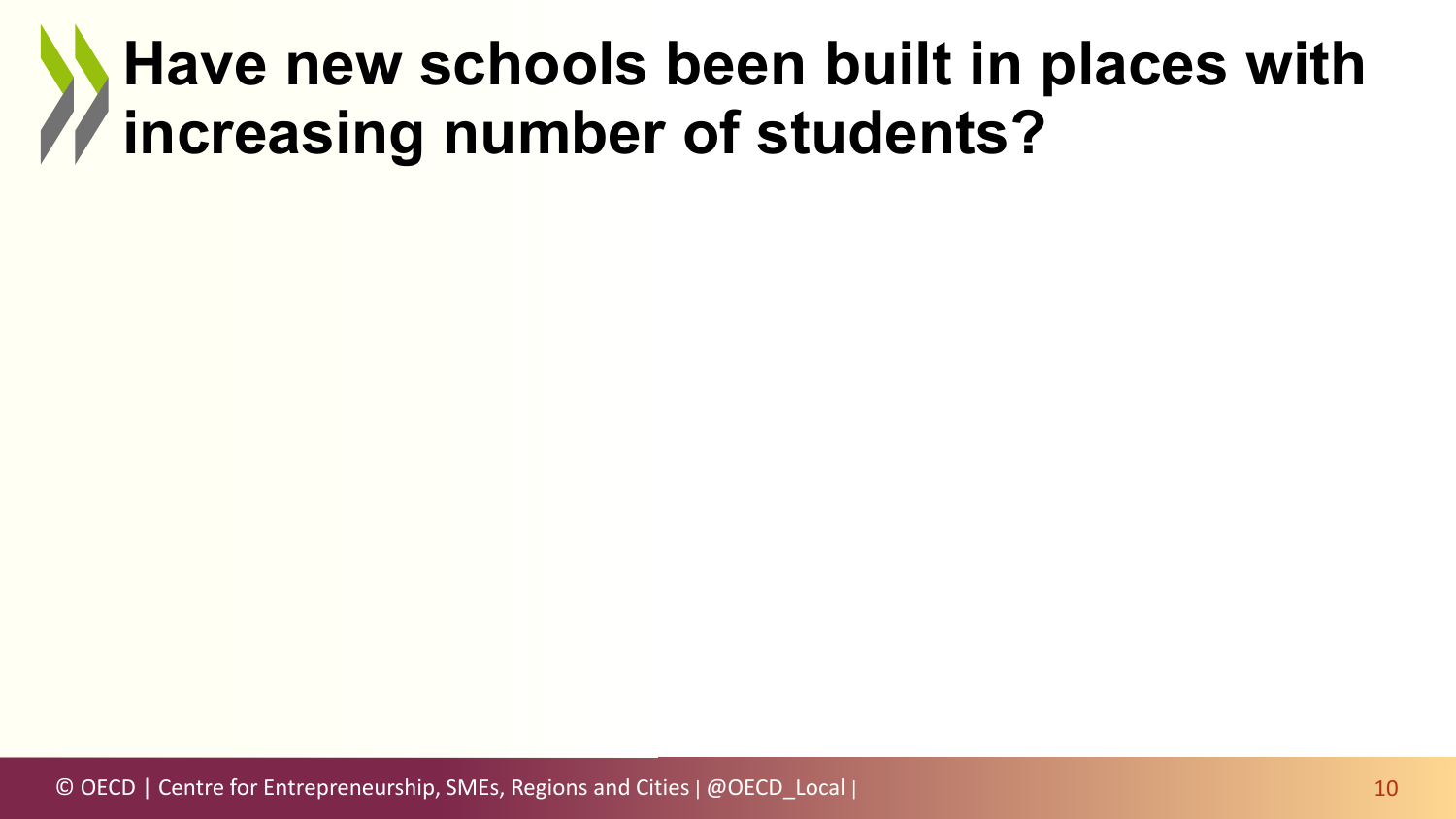

© OECD | Centre for Entrepreneurship, SMEs, Regions and Cities | @OECD\_Local |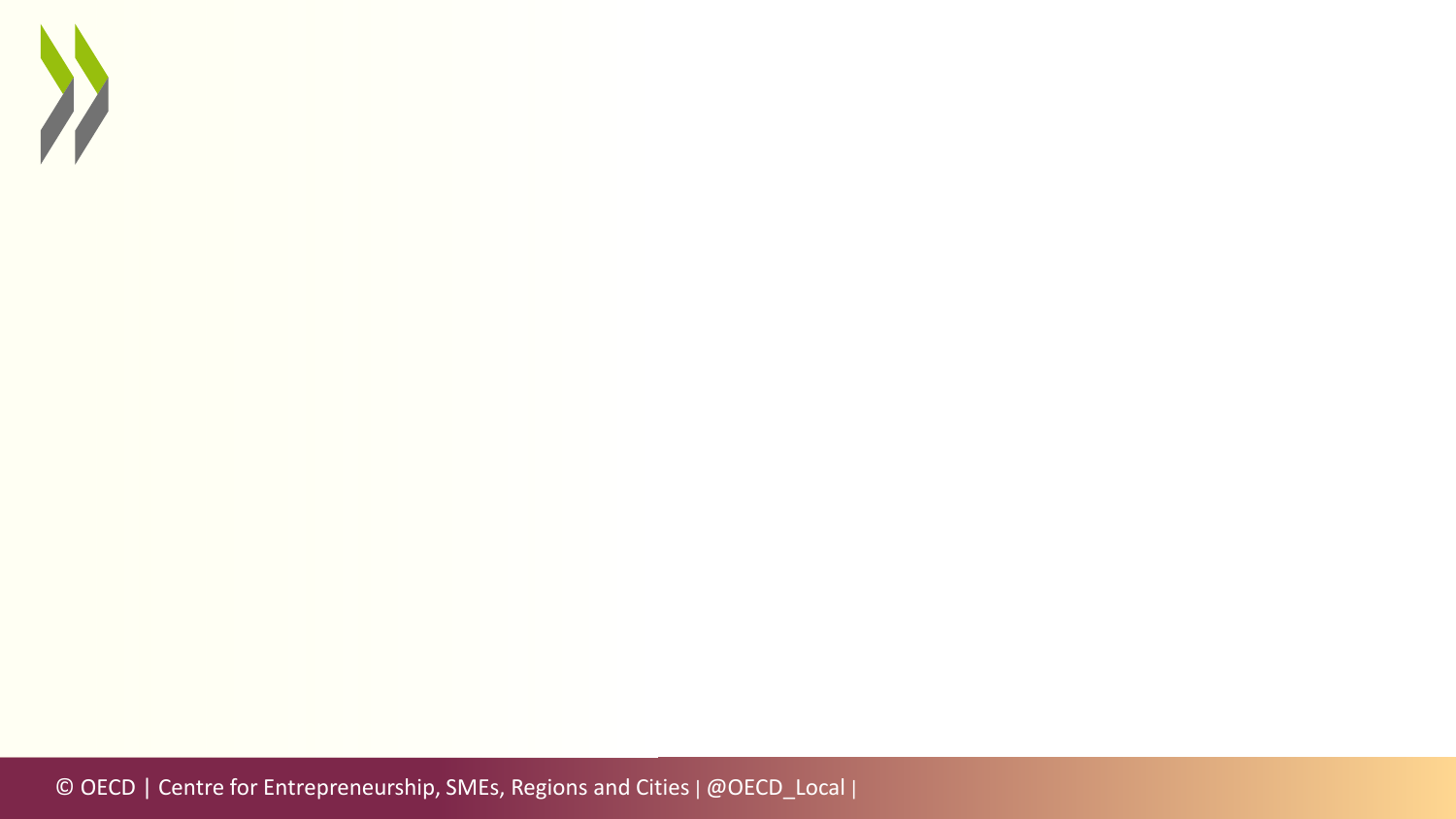

- Current spatial demand patterns may require three different strategies:
	- 1. Focus on improving within school efficiency by adjusting teaching staff levels in areas with low access
	- 2. Increasing the scale of schools in suburban municipalities with under-utilized potential for provision
	- 3. Increase provision in growing urban and suburban municipalities with a strategic and common planning vision
- Current expenditure in education shares generally reflect needs of municipalities facing unavoidable costs of smallness and remoteness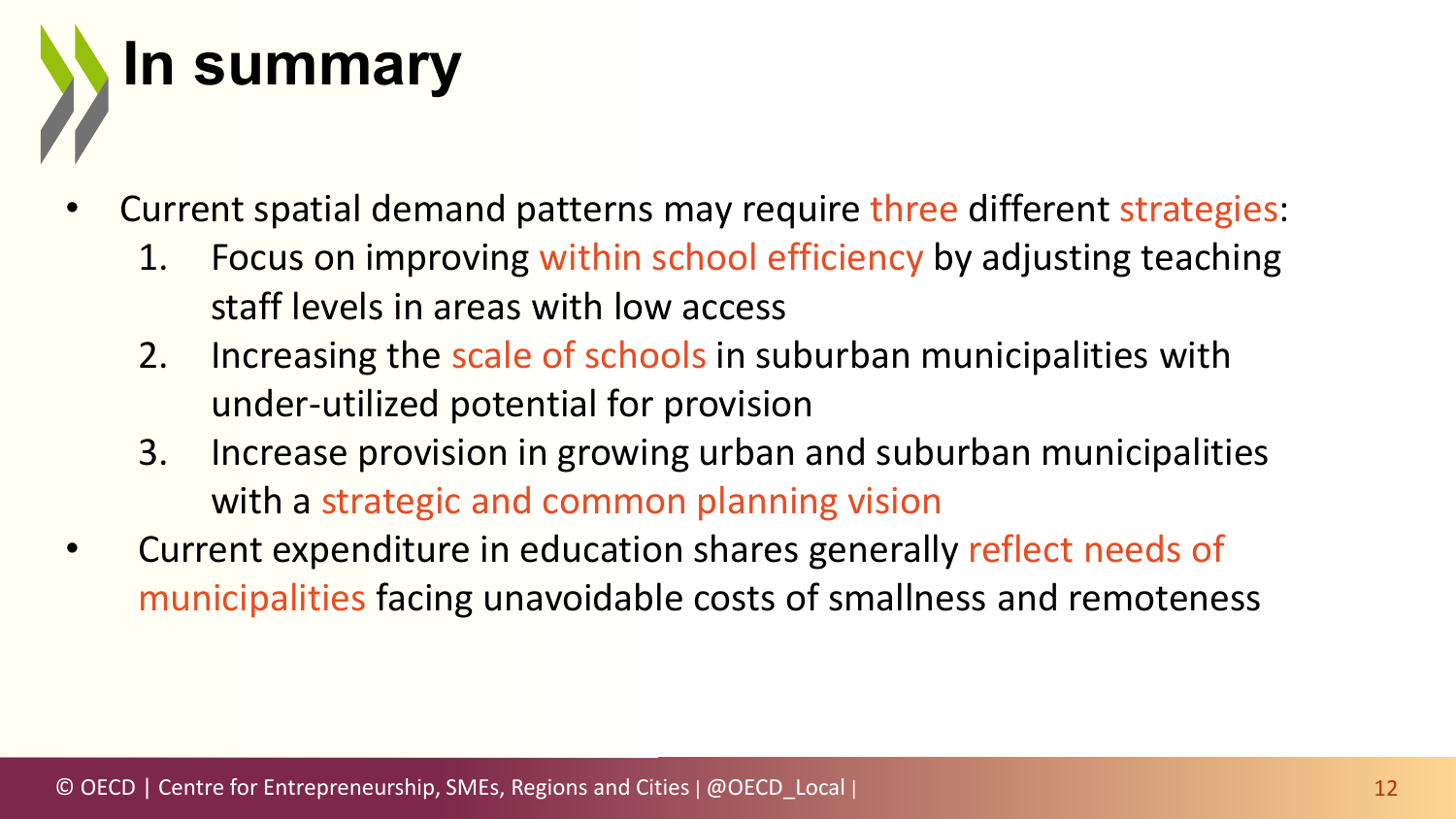$C$  oecasions and  $C$  of  $\mathbb{R}$ ,  $C$  of  $\mathbb{R}$  and  $C$  and  $C$  and  $C$  and  $C$ **How can Estonia best adapt its education provision to future demographic changes?**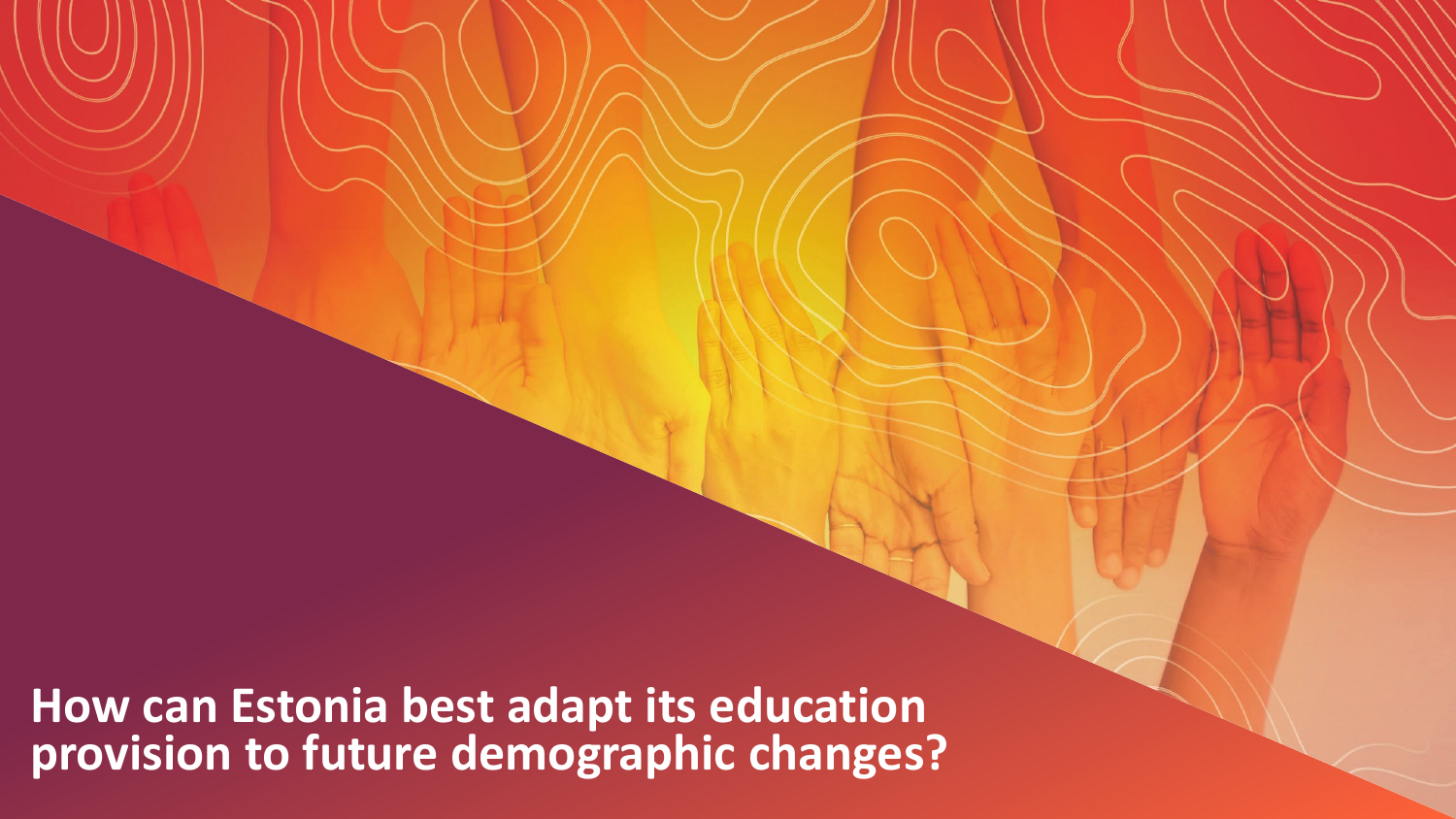## **How can Estonia best adapt its education provision to future demographic changes?**

- By 2035 Estonia is projected to have…
	- an increase in the number of students in cities and decrease in other areas
	- the second largest increase in cost per primary school student in sparse rural areas in Europe
- Rural municipalities have both the lowest annual costs and distances per primary school student. Even after consolidation costs may remain high in some municipalities
- For more information, visit the EC-JRC/OECD interactive tool: <https://urban.jrc.ec.europa.eu/thematic-analyses/edu-health-services/>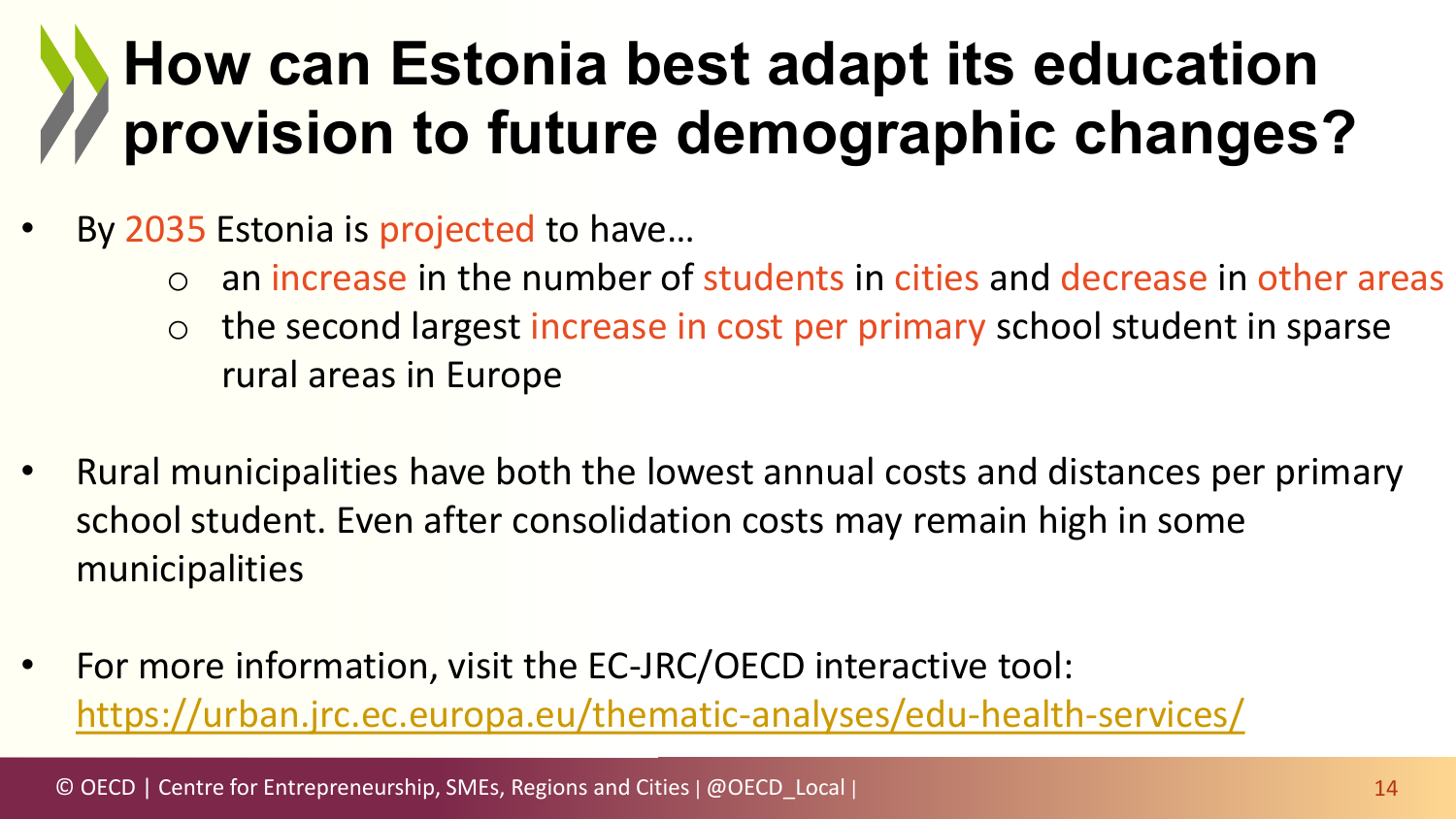

- School consolidation will have to continue in the next decades in most municipalities
- A few urban municipalities will have to deal with increasing capacity
- School consolidation can be achieved without increasing travelled distances in the future
- However a number of small schools operating at high costs will have to remain open at relatively high costs for decades to ensure access
- While future costs increase more in the case no school consolidation, increasing within school efficiency can lead to major cost savings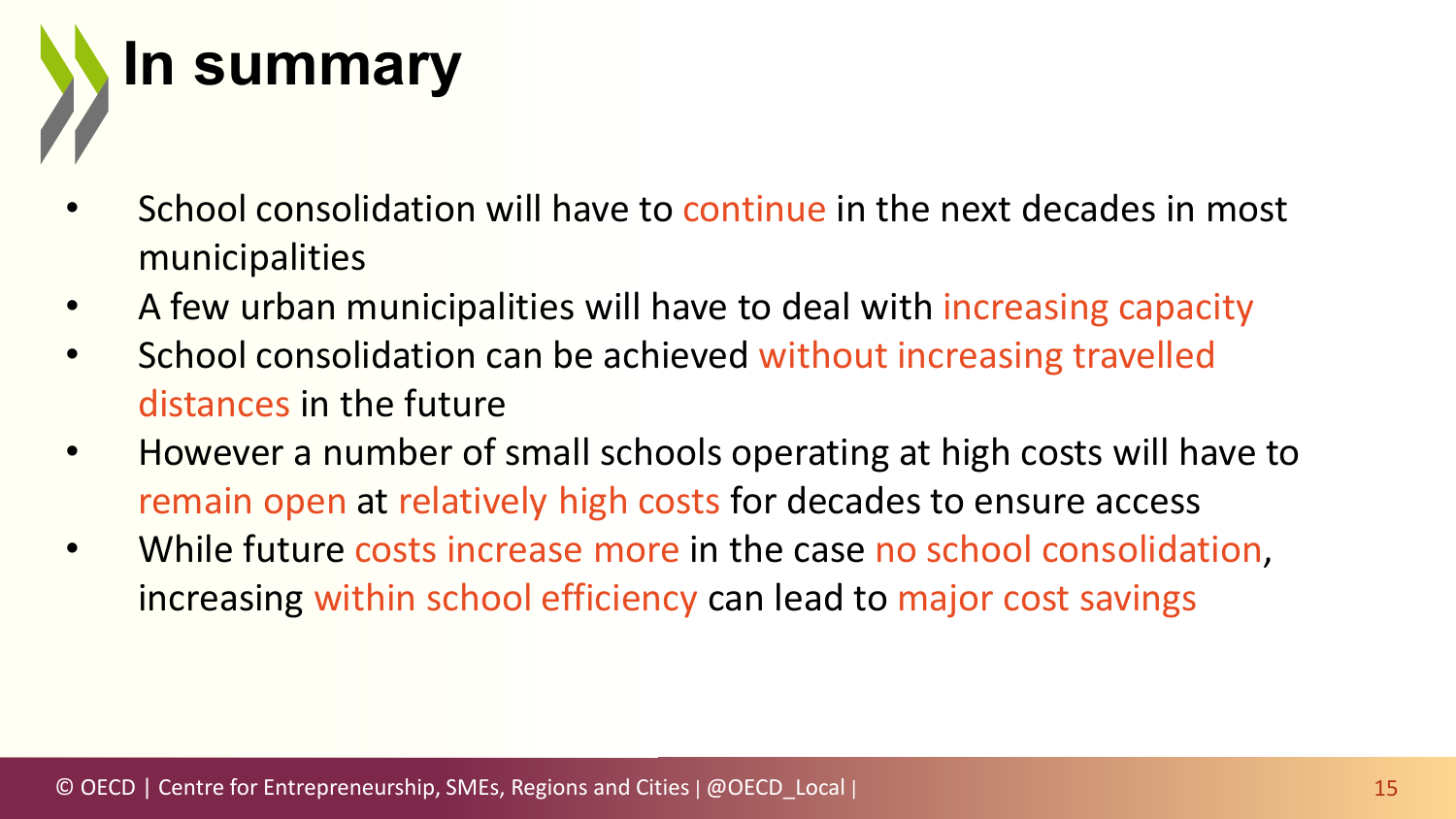**How can digitalisation improve the delivery of education services?**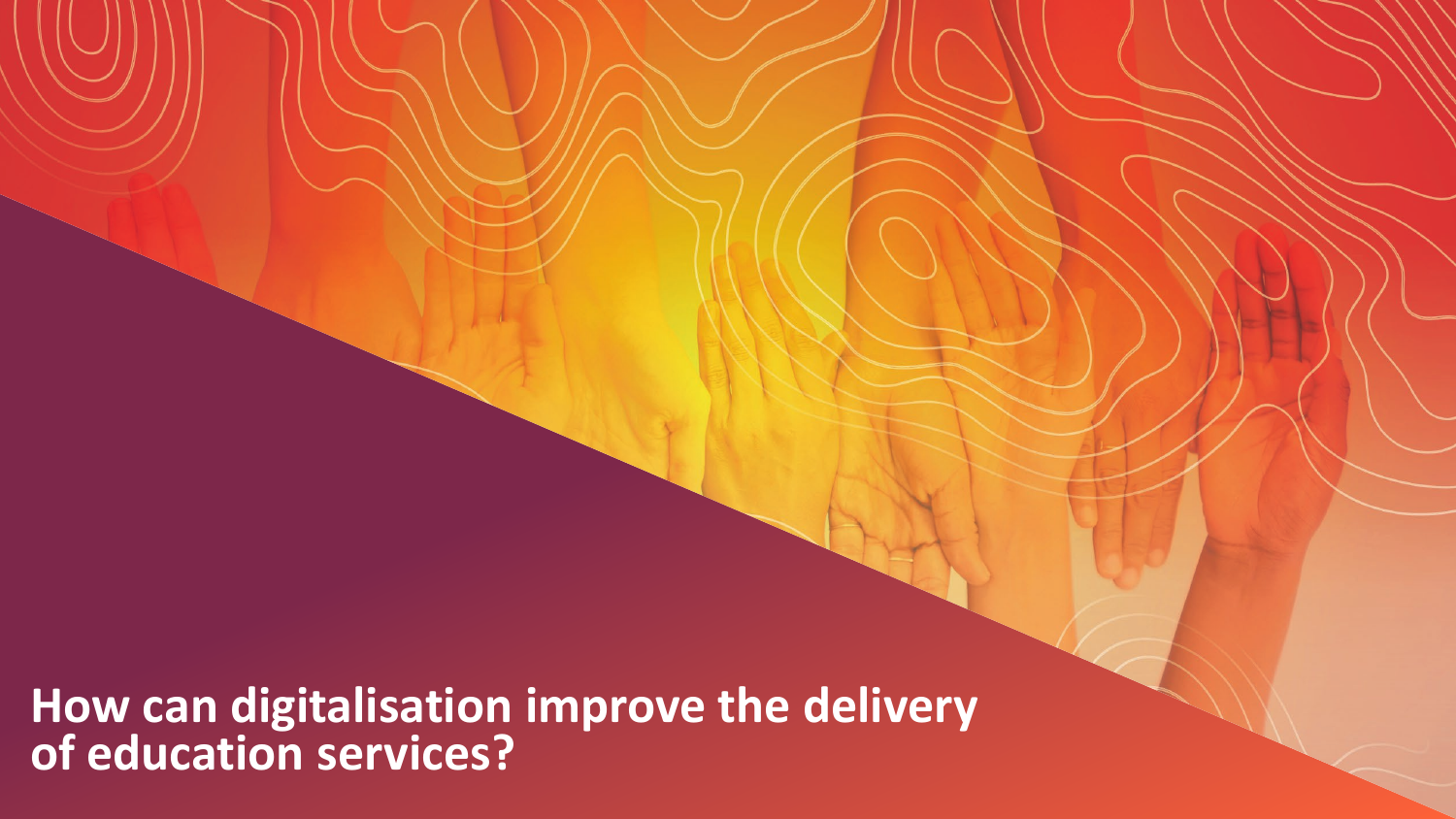### **Recent government strategies to digitalise education show encouraging results**

- Several strategies and initiatives seek to reinforce students and teachers digital skills and the use of digital solutions
	- $\triangleright$  Lifelong Learning Strategy (2014-2020)
	- $\triangleright$  Education Strategy 2021-2035
	- $\triangleright$  EDULAB
- All Estonian schools use digital solutions
- Estonian teachers and students have overall better skills than their peers in other countries (Programme for the International Assessment of Adult Competencies, PISA 2018)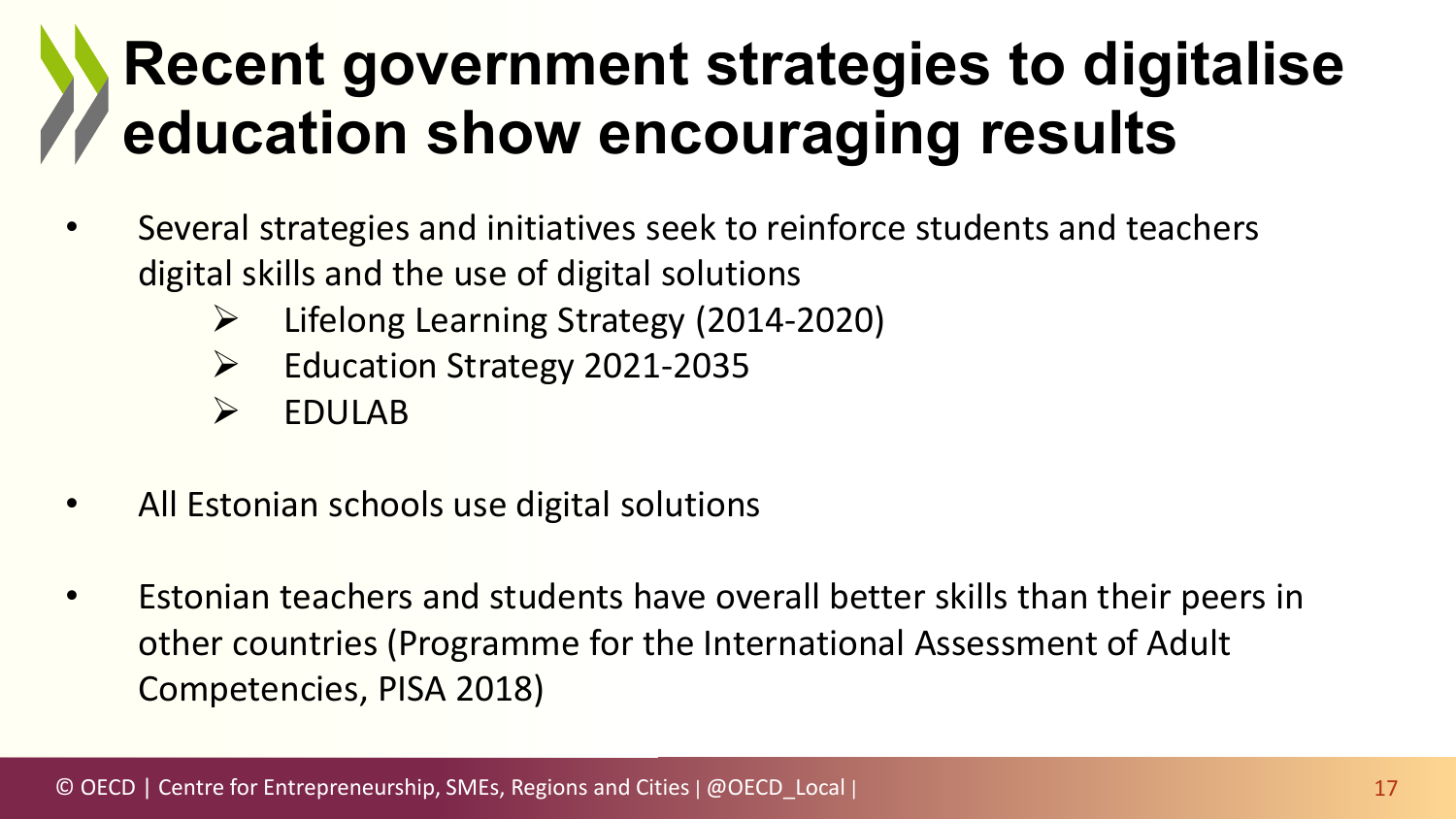## **Estonia plans to makes vocational future ready despite remaining challenges**

- Estonian efforts to digitalise education also target Vocational Education and Training (VET)
	- 2013 Vocational Educational Institution Act (*Kutseõppeasutuse seadus*)
	- $\triangleright$  OSKA labour market needs monitoring and forecasting system
- Significant challenges remain in the field of VET:
	- $\triangleright$  Only 6.9% of post-secondary VET graduates entered to higher education (2019-2020)
	- $\geq$  19,2% of all students who started vocational secondary education dropped out during their first year of studies (2020)
	- $\geq$  9,4% of them did not continue studying either in VET or in general education next year after they dropped out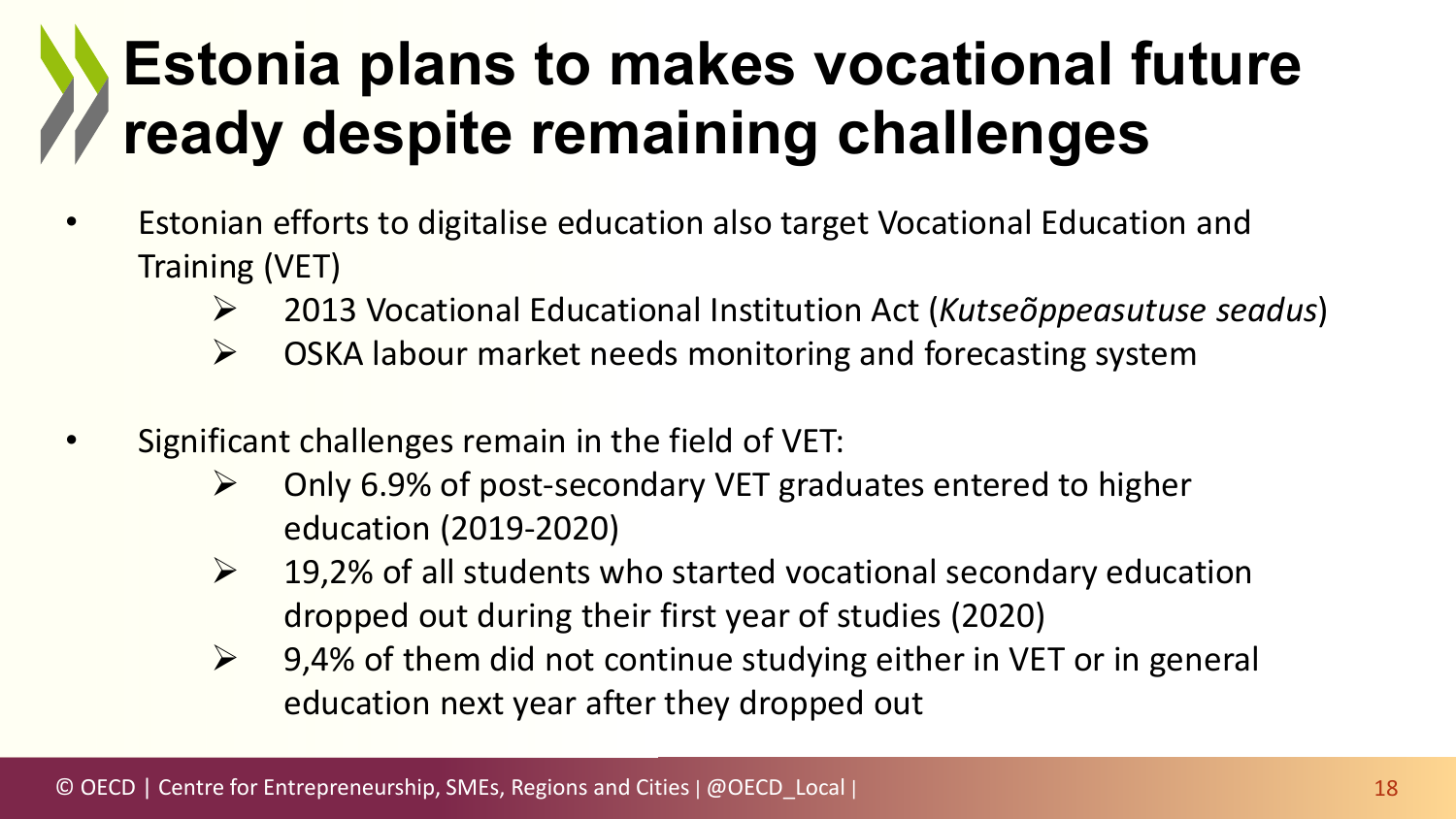#### **Broadband connectivity gaps are a major challenge for the provision of services**

#### *Gaps in download speeds, by TL3 region and degree of urbanisation*

*Ookla tests of fixed download speed, gaps estimated as percentage deviation from national averages (2020 Q4)*

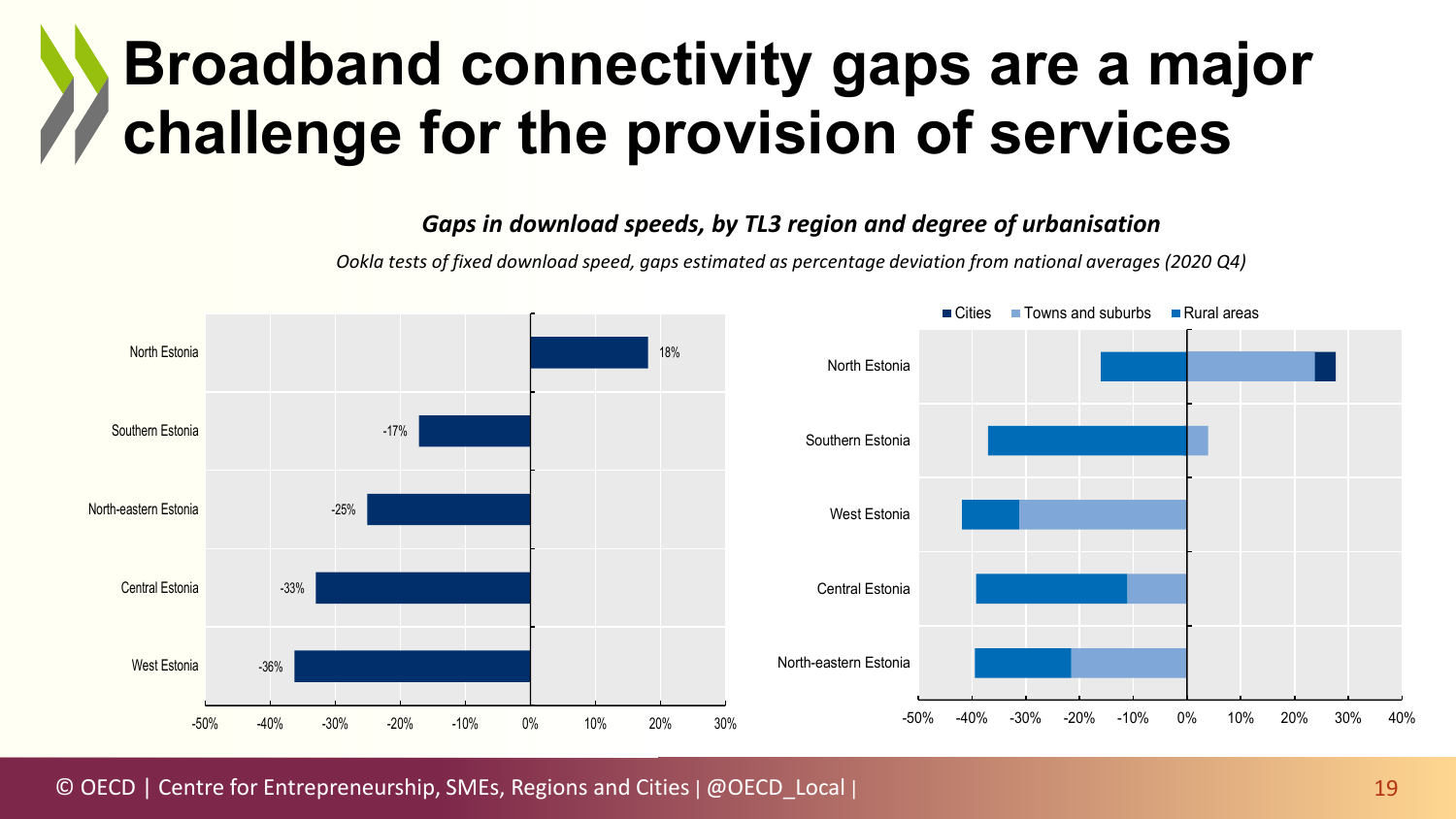### **The digital skills and urban-rural divides are still a challenge to overcome**

- Digital skills in Estonia are lower than those of its northern neighbours
	- $\geq$  29% of persons with insufficient technical computer skills (2011-2012)
- On digital skills, rural-urban gaps also persist
	- $\geq$  31% of individuals living in rural areas have basic digital skills, in contrast with 68% in cities
- Teachers' low digital skill levels have represented a major challenge for Estonia (PIAAC study)
	- $\geq$  27% of Estonian teachers had good skills in problem-solving in technology-rich environments (PS-TRE)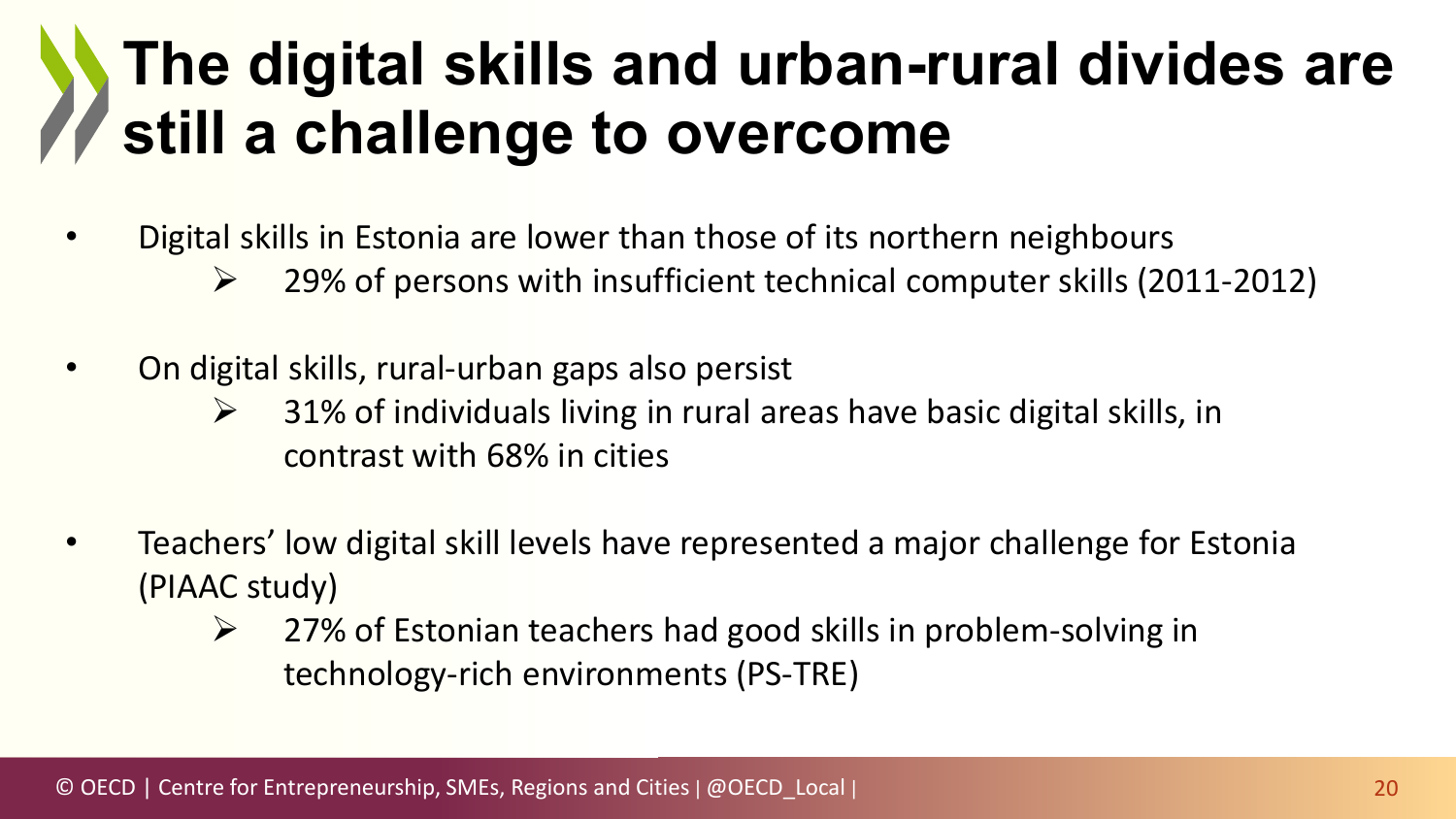$\mathcal{O}_{\mathcal{C}}$  ,  $\mathcal{O}_{\mathcal{C}}$  ,  $\mathcal{O}_{\mathcal{C}}$  ,  $\mathcal{O}_{\mathcal{C}}$  and  $\mathcal{O}_{\mathcal{C}}$  and  $\mathcal{O}_{\mathcal{C}}$  and  $\mathcal{O}_{\mathcal{C}}$  ,  $\mathcal{O}_{\mathcal{C}}$  ,  $\mathcal{O}_{\mathcal{C}}$  ,  $\mathcal{O}_{\mathcal{C}}$  ,  $\mathcal{O}_{\mathcal{C}}$  ,  $\mathcal{O}_{\mathcal{C}}$  ,  $\mathcal{O}_{\mathcal{$ **How can all actors involved in education decision making align under the same objectives?**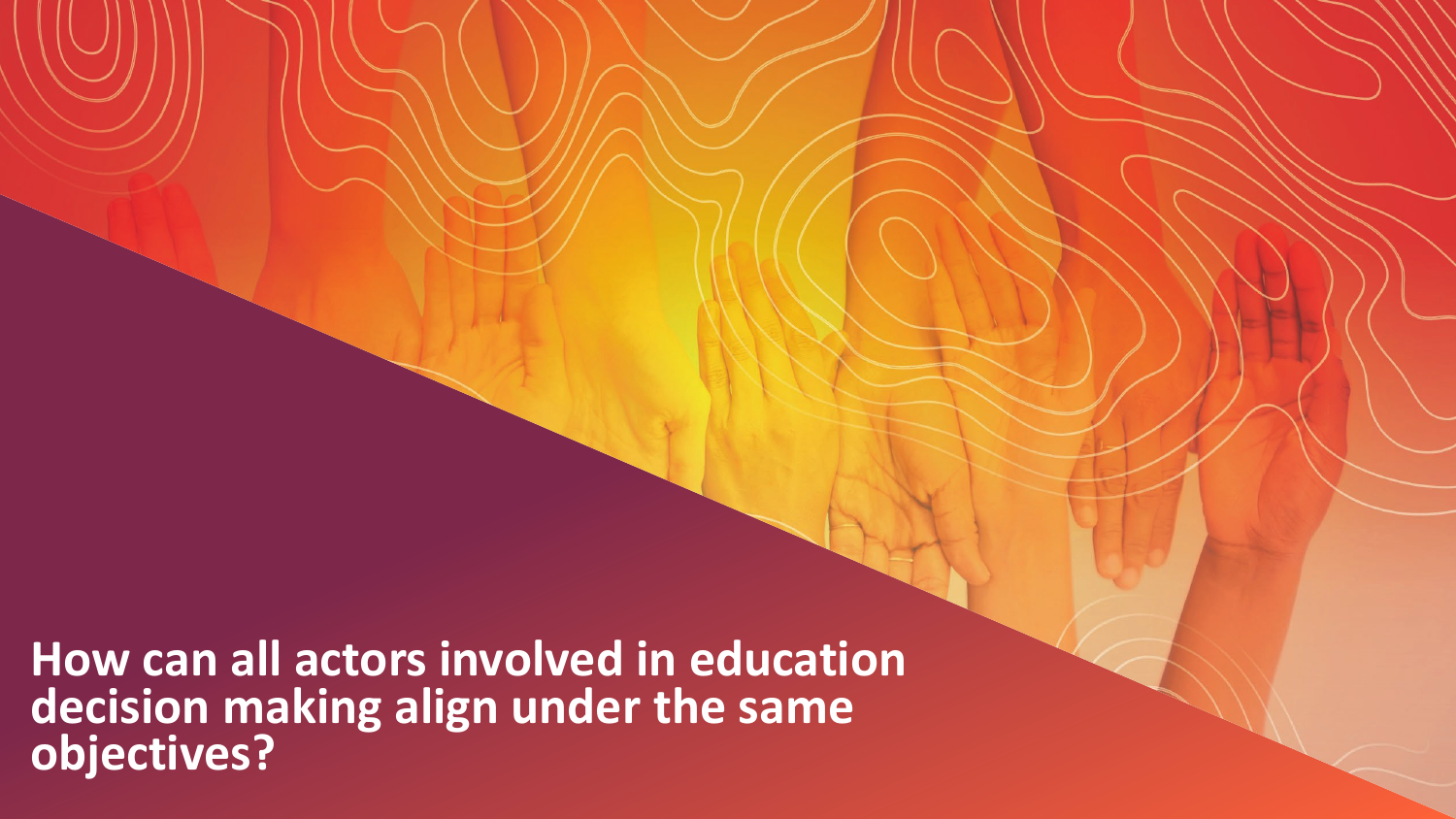# **Policy recommendations**

- 1. Focus on training and career incentives to attract teachers to rural schools
- 2. Use objective measures of unavoidable costs while allowing more flexibility in the use of funding
- 3. Develop incentives to boost cooperation in education provision across municipalities
- 4. Consolidate higher education provision with a functional and strategic view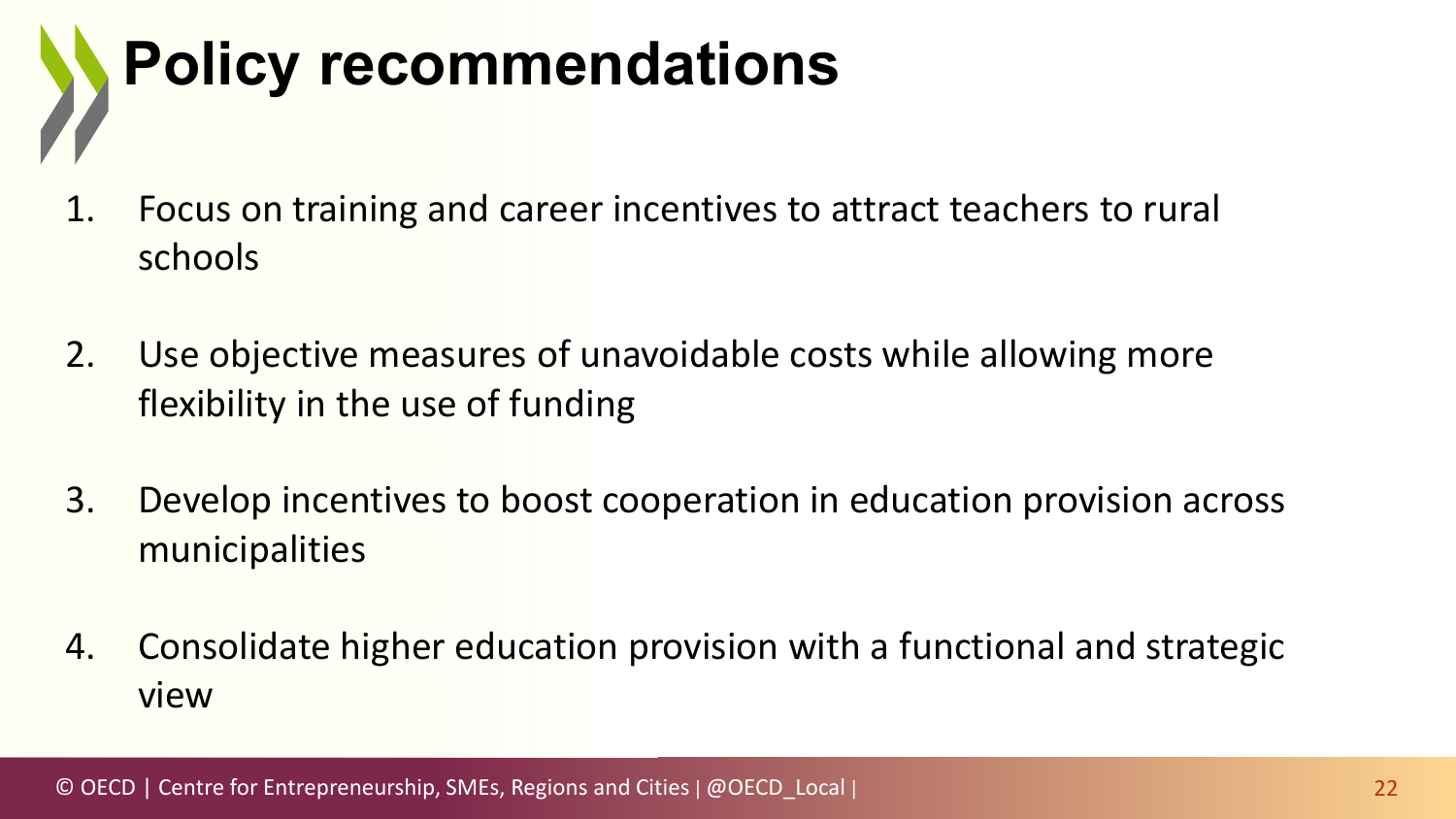

- 5. Further develop Demand-Responsive Transport (DRT) solutions to facilitate access to rural schools
- 6. Digitalise vocational education to broaden opportunities for rural youth
- 7. Develop a common strategy of adaptation to shrinkage across all service sectors